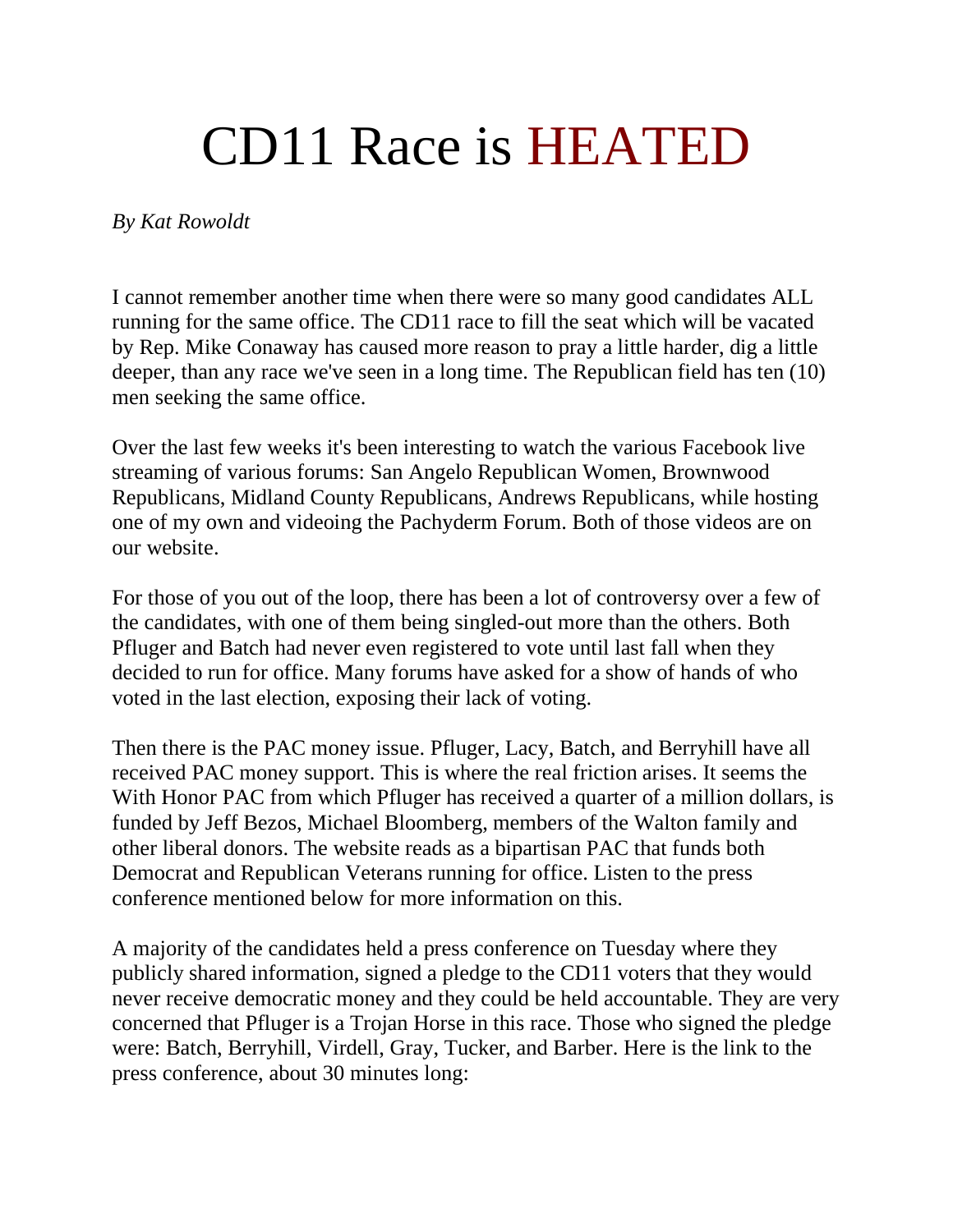[https://www.facebook.com/JBerryhillTX11/videos/2733781190071779/UzpfSTE2NTcxNTY1N](https://www.facebook.com/JBerryhillTX11/videos/2733781190071779/UzpfSTE2NTcxNTY1NzE6MzA2MDYxMTI5NDk5NDE0OjEwOjA6MTU4MzA0OTU5OTo4NDE2NTc5MjE5NzkyNDU4NzU0/) [zE6MzA2MDYxMTI5NDk5NDE0OjEwOjA6MTU4MzA0OTU5OTo4NDE2NTc5MjE5NzkyN](https://www.facebook.com/JBerryhillTX11/videos/2733781190071779/UzpfSTE2NTcxNTY1NzE6MzA2MDYxMTI5NDk5NDE0OjEwOjA6MTU4MzA0OTU5OTo4NDE2NTc5MjE5NzkyNDU4NzU0/) [DU4NzU0/](https://www.facebook.com/JBerryhillTX11/videos/2733781190071779/UzpfSTE2NTcxNTY1NzE6MzA2MDYxMTI5NDk5NDE0OjEwOjA6MTU4MzA0OTU5OTo4NDE2NTc5MjE5NzkyNDU4NzU0/)

Batch is being taunted by the fact that his PAC money from Fired Up PAC – shares the same Treasurer as the PAC money Pfluger received. Batch reports that Fired Up PAC's main focus is to fire Pelosi. Berryhill has received support via advertisement ads from a PAC. Lacy has received PAC money from a group of West Texas folks, as well.

This is the first time I can remember talking with so many fellow Patriots who are still undecided on who will get their vote. Here's the quick list:

Brandon Batch – worked in DC for Rep. Michael McCaul Casey Gray – retired Veteran, Special Forces, CIA, etc. J Ross Lacy – Midland oil man, former City Council, Louis Gohmert endorsed Ned Luscombe – Registered nurse, business owner Wesley Virdell – Veteran, business owner, Constitutionalist Jamie Berryhill – Jim Jordan and Mark Meadows endorsed, financial counselor Robert Tucker – Constitutionalist, caught the bug and missed the latest forums Gene Barber – Disabled Veteran August Pfluger – Air Force Reserves now JD Faircloth – former Mayor of Midland, CPA

I could say something I really like about almost all of them. It's a shame we can't send a package deal to DC – now that would be powerful. I regret that Robert Tucker became ill and was not able to attend the Online Forum/Debate last Sunday night and had to miss today's Pachyderm Club meeting too. I would really like to hear more from him. I did google and find an interview he did with CBS7. It was very informative. You might want to take a listen to this to get information on Tucker. This is about 30 minutes too.

[https://www.cbs7.com/content/news/CBS7-to-hold-A-Conversation-With-District-11-candidate-](https://www.cbs7.com/content/news/CBS7-to-hold-A-Conversation-With-District-11-candidate-Robert-Tucker-tonight-at-8-pm-567760041.html?fbclid=IwAR3XnlrgRnmvoNeOl0Cyhrw78Q8fZN3DcekjTXdRdQojDqC0z5OGbL_fnIM)[Robert-Tucker-tonight-at-8-pm-](https://www.cbs7.com/content/news/CBS7-to-hold-A-Conversation-With-District-11-candidate-Robert-Tucker-tonight-at-8-pm-567760041.html?fbclid=IwAR3XnlrgRnmvoNeOl0Cyhrw78Q8fZN3DcekjTXdRdQojDqC0z5OGbL_fnIM)

[567760041.html?fbclid=IwAR3XnlrgRnmvoNeOl0Cyhrw78Q8fZN3DcekjTXdRdQojDqC0z5O](https://www.cbs7.com/content/news/CBS7-to-hold-A-Conversation-With-District-11-candidate-Robert-Tucker-tonight-at-8-pm-567760041.html?fbclid=IwAR3XnlrgRnmvoNeOl0Cyhrw78Q8fZN3DcekjTXdRdQojDqC0z5OGbL_fnIM) [GbL\\_fnIM](https://www.cbs7.com/content/news/CBS7-to-hold-A-Conversation-With-District-11-candidate-Robert-Tucker-tonight-at-8-pm-567760041.html?fbclid=IwAR3XnlrgRnmvoNeOl0Cyhrw78Q8fZN3DcekjTXdRdQojDqC0z5OGbL_fnIM)

One other note I should share. Several former military veterans have questioned the first ad that came out from Pfluger, which he states he approved at the end. In the ad he implies that he personally advised President Trump, being a member of the National Security Council. His rank at that time was a Major. I understand that